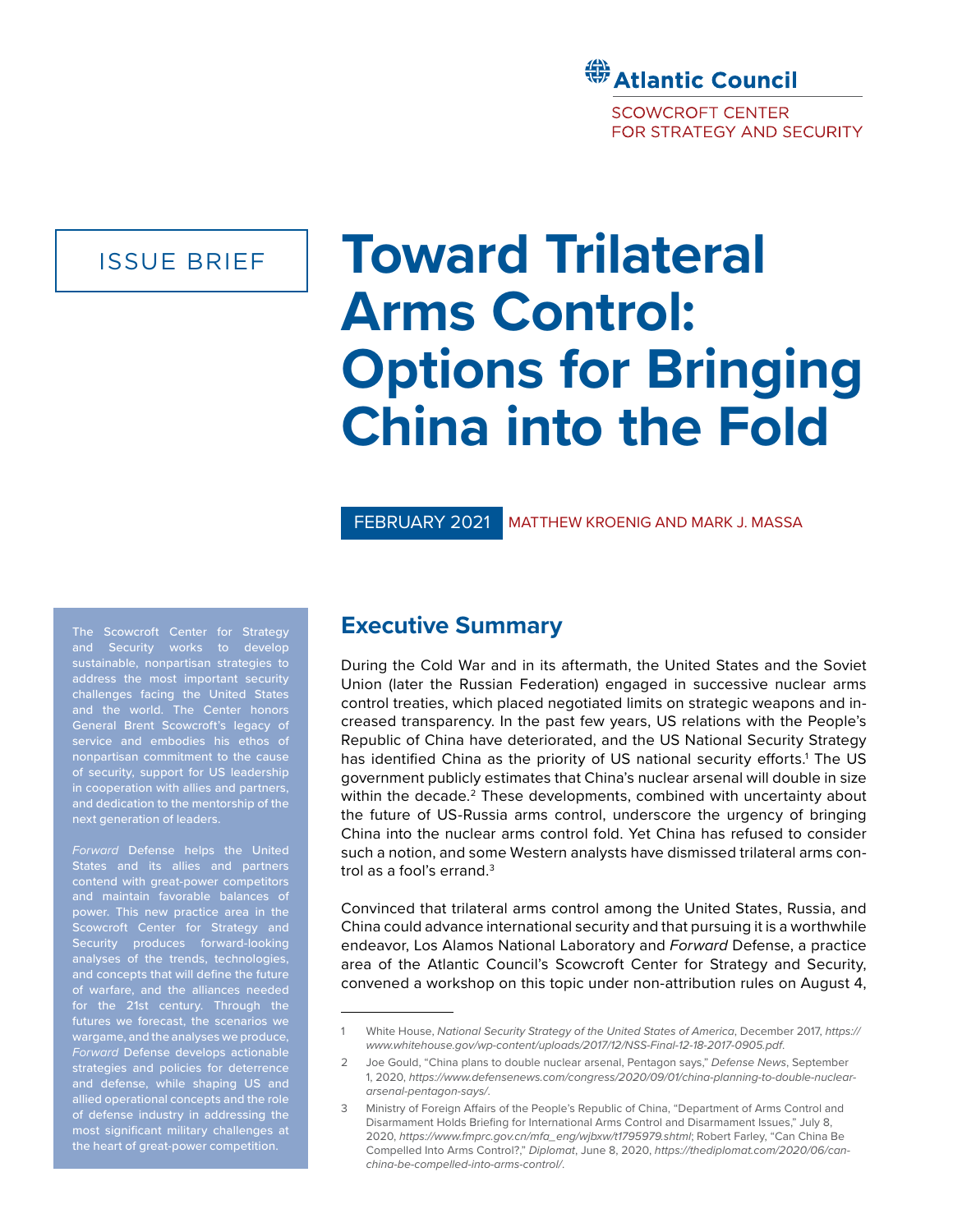

US Air Force Flickr, https://tinyurl.com/y6qlyhbz.

2020. At this workshop, the participants discussed several concrete proposals for trilateral arms control, incentives for China to join such negotiations, and short-term steps that Washington could take to encourage Chinese participation.

This issue brief evaluates a number of possible trilateral arms control frameworks, including equal and unequal weapons caps, a fissile material cutoff, and US-Russian reductions contingent on a Chinese nuclear freeze. Chinese incentives to participate in arms control possibly include: limiting US and Russian nuclear and nonnuclear weapons, US acknowledgement of mutual vulnerability with China, achieving international recognition as a nuclear superpower, and avoiding the deleterious impacts of a nuclear arms race. Even with these incentives, modest short-term steps will likely be necessary to kick-start trilateral negoti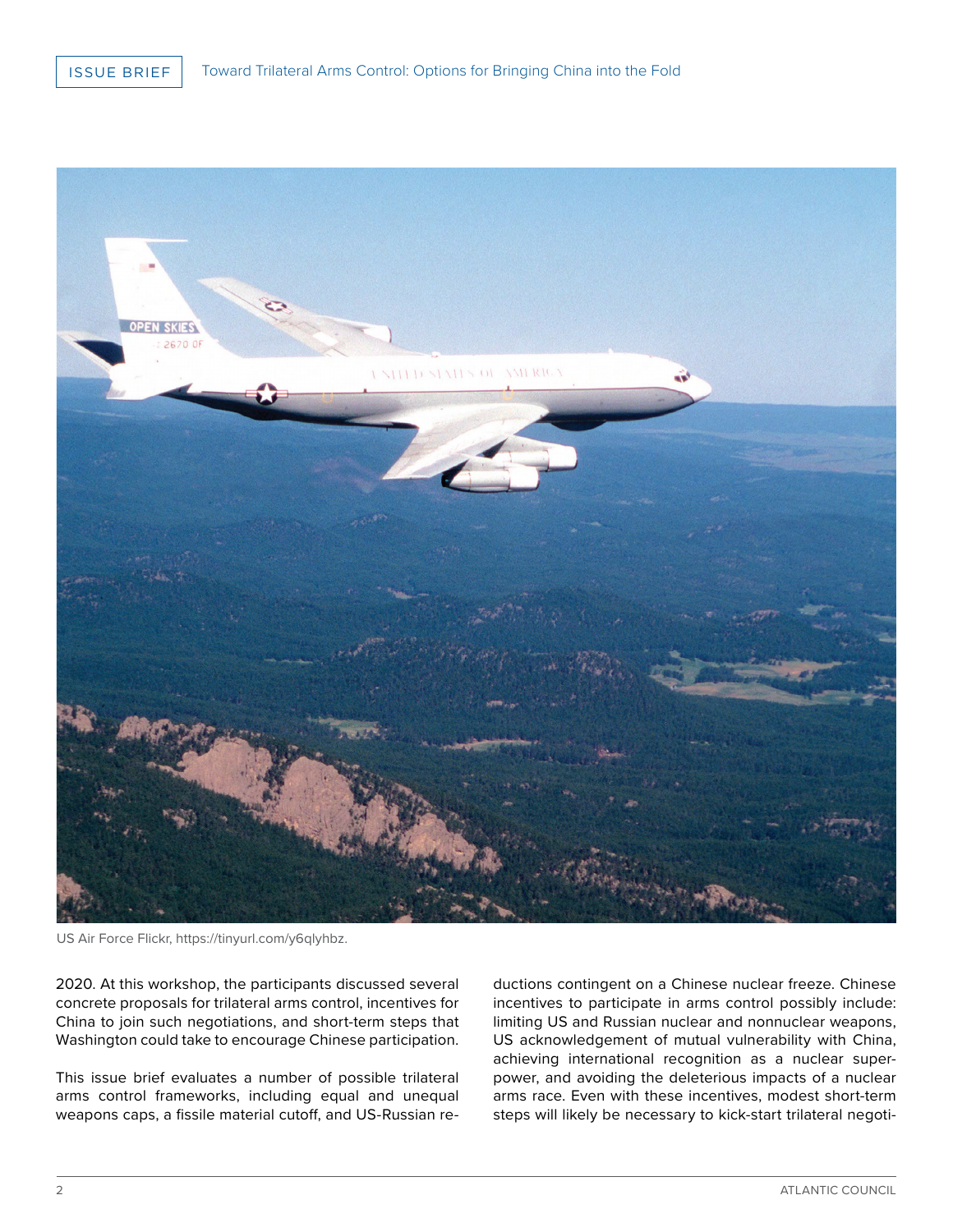ations. These steps could include a joint US-Russian commitment to incorporate China into New START extension negotiations, Chinese participation in the New START verification process, trilateral dialogues on strategic stability, and other confidence-building measures. Successfully placing negotiated limits on Chinese strategic forces will be challenging, but it will be necessary if arms control is to have a role in addressing the most important strategic challenge of the twenty-first century.

This issue brief will continue in five parts. First, it will briefly review the history of nuclear arms control and the contemporary strategic context for arms control negotiations. Second, it will present possible frameworks for nuclear arms control with China. Third, it will discuss potential incentives for China to join trilateral negotiations. Fourth, it will consider short-term steps to move toward trilateral arms control. Finally, it will offer a brief conclusion and discuss possible next steps.

# **I. Strategic Context**

The twentieth-century arms control framework is on its last legs because the twenty-first century strategic environment presents different nuclear and geopolitical challenges. These challenges include Russian development of nonstrategic and "exotic" nuclear weapons, the emergence of great-power competition with China, and China's nuclear arms buildup.

While the history of nuclear arms control has focused on the strategic nuclear weapons of the United States and the Russian Federation, the greatest challenges to nuclear deterrence today emanate from Russia's nonstrategic nuclear weapons and novel nuclear systems. From the 1970s onward, accords like the Strategic Arms Limitation Talks (SALT) and the Anti-Ballistic Missile (ABM) Treaty were key to slowing the pace of the nuclear arms race. Near the end of the Cold War, the Intermediate-Range Nuclear Forces (INF) Treaty and the Strategic Arms Reduction Treaty (START) were key to drastically reducing nuclear arms stockpiles. In the early 1990s, the United States and Russia eliminated many of their nonstrategic (short-range) nuclear weapons as part of the Presidential Nuclear Initiatives. The 1992 Open Skies Treaty extended this unprecedented transparency to conventional forces by allowing states to conduct observation flights over others' territory. New START, the most recent nuclear arms control agreement between the nuclear superpowers, was signed in 2010.

But the strategic environment which made those treaties possible and desirable has changed, and the Cold War legacy arms control framework is unraveling as a result. In the wake of the terrorist attacks on the United States on September 11, 2001, and growing concerns about nuclear proliferation to rogue states, the George W. Bush administration elected to withdraw from the ABM Treaty and pursue national missile defense.

A more significant threat to this legacy of arms control comes from Russia's increased reliance on nuclear weapons in its strategy and its willingness to violate international agreements. Beginning in the early 2000s, and facing conventional inferiority vis-à-vis NATO, Moscow began placing greater emphasis on nuclear weapons as part of its military strategy.4 In the 2010s, Russia, seeking to counter China's growing military strength and increase its strike options against Europe, developed intermediate-range missiles in violation of the INF Treaty, prompting a US withdrawal in 2018.<sup>5</sup> Similarly, the United States withdrew from the Open Skies Treaty in 2020, reacting to bad-faith Russian efforts to manipulate the agreement for unfair military advantage.<sup>6</sup> While Moscow eliminated many nonstrategic weapons at the end of the Cold War, it maintained a large arsenal of thousands of short-range, low-yield, nuclear-armed devices, including gravity bombs, missiles, land mines, and torpedoes. It is now building a new generation of these forces.7 Moreover, Russia is endangering nuclear arms control by producing new, exotic nuclear weapons systems (including a cruise missile powered by a nuclear reactor and a nuclear-armed submarine drone) that are not covered

<sup>4</sup> Matthew Kroenig, *The renewed Russian nuclear threat and NATO nuclear deterrence posture*, Atlantic Council, February 3, 2016, *[https://www.atlanticcouncil.](https://www.atlanticcouncil.org/in-depth-research-reports/issue-brief/russian-nuclear-threat/) [org/in-depth-research-reports/issue-brief/russian-nuclear-threat/](https://www.atlanticcouncil.org/in-depth-research-reports/issue-brief/russian-nuclear-threat/)*; Matthew Kroenig, *A strategy for deterring Russian de-escalation strikes*, Atlantic Council, April 24, 2018, *<https://www.atlanticcouncil.org/in-depth-research-reports/report/a-strategy-for-deterring-russian-de-escalation-strikes/>*.

<sup>5</sup> Hilary Hurd and Elena Chachko, "U.S. Withdrawal From the INF Treaty: The Facts and the Law," *Lawfare*, October 25, 2018, *[https://www.lawfareblog.com/us](https://www.lawfareblog.com/us-withdrawal-inf-treaty-facts-and-law)[withdrawal-inf-treaty-facts-and-law](https://www.lawfareblog.com/us-withdrawal-inf-treaty-facts-and-law)*.

<sup>6</sup> US Deputy Assistant Secretary of State for Defense Policy, Emerging Threats, and Outreach in the Arms Control, Verification and Compliance Bureau Thomas Dinanno, "United States Withdrawal from the Treaty on Open Skies," virtual remarks to the Open Skies Conference of the States Parties, Vienna, Austria, July 6, 2020, *<https://www.state.gov/united-states-withdrawal-from-the-treaty-on-open-skies/>*.

<sup>7</sup> US Department of Defense, *Nuclear Posture Review*, 2018, *[https://media.defense.gov/2018/Feb/02/2001872886/-1/-1/1/2018-NUCLEAR-POSTURE-REVIEW-](https://media.defense.gov/2018/Feb/02/2001872886/-1/-1/1/2018-NUCLEAR-POSTURE-REVIEW-FINAL-REPORT.PDF)[FINAL-REPORT.PDF](https://media.defense.gov/2018/Feb/02/2001872886/-1/-1/1/2018-NUCLEAR-POSTURE-REVIEW-FINAL-REPORT.PDF)*.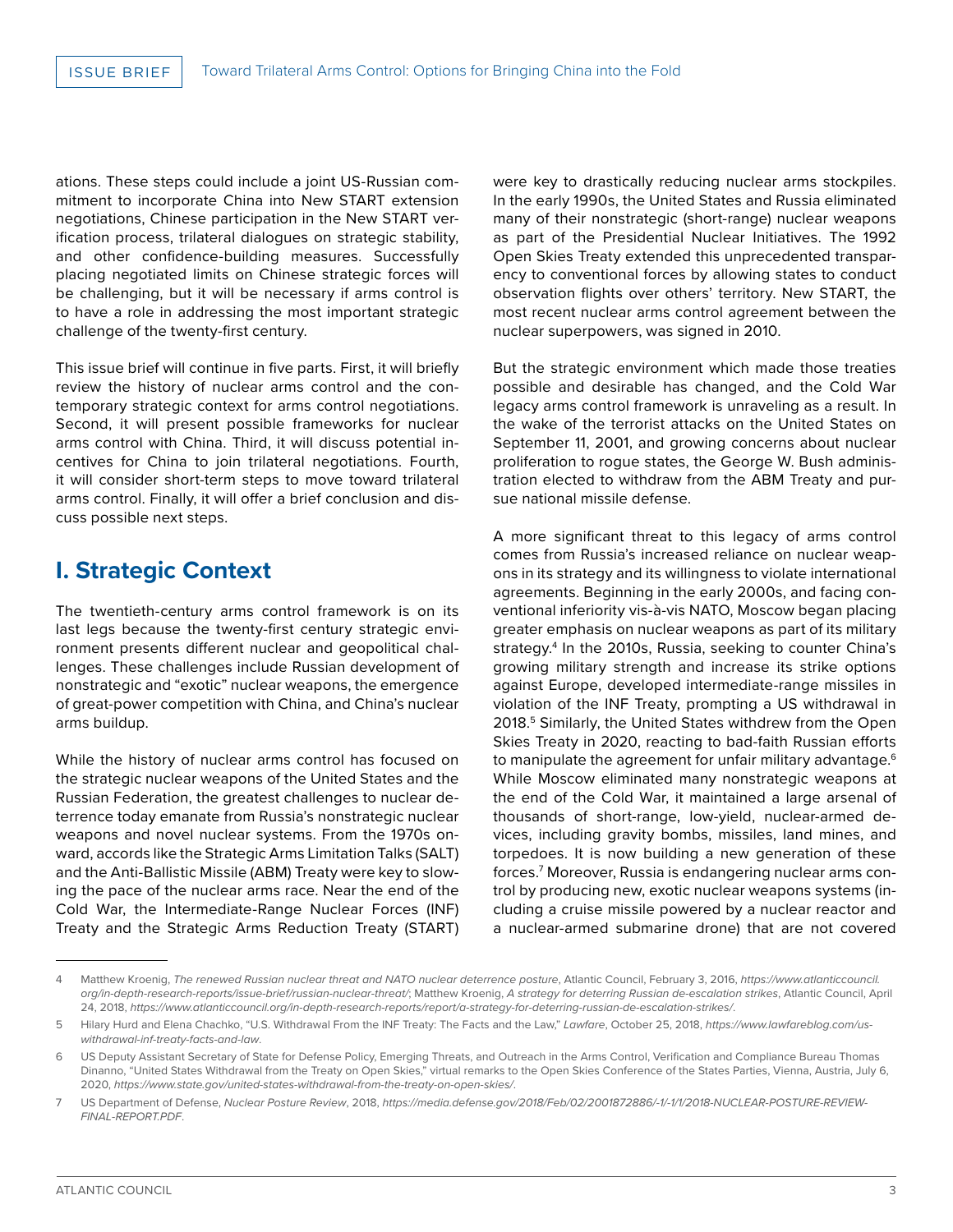by existing arms control agreements.<sup>8</sup> New START covers 94 percent of US nuclear forces, but only 57 percent of Russia's nuclear forces.<sup>9</sup> By locking US nuclear forces in place through New START and building up its own forces that are unconstrained by the treaty, Moscow appears to be seeking a nuclear advantage within New START.

The other most significant change to the strategic context is the rise of great-power competition with China. The 2017 National Security Strategy of the United States of America declares the return of great-power competition to be the greatest threat to the national security and economic well-being of the United States.<sup>10</sup> China's stated desire to displace the United States as the leading state in the Western Pacific—and, eventually, the world—by the hundredth anniversary of the founding of the people's republic in 2049 is a clear long-term challenge to US national interests.<sup>11</sup> In the coming decades, the United States faces plausible conflicts with China over the South China Sea, the East China Sea, and Taiwan. The shadow of nuclear weapons would loom over any military conflict between these nuclear-armed states.

Moreover, China is engaging in a nuclear-arms buildup. US government officials believe that China's nuclear arsenal (currently numbering in the low two hundreds of warheads) is set to at double in size by the end of the decade.<sup>12</sup> China is improving the quality of its ballistic missile submarine force and plans on fielding heavy strategic bombers, completing its nuclear triad.<sup>13</sup> China's vast arsenal of land-mobile, intermediate-range, dual-use missiles presents a serious threat to US forces, bases, and allies in the Indo-Pacific.<sup>14</sup> For decades, the United States enjoyed a quantitative and qualitative nuclear advantage over China that facilitated Washington's strategy of extending deterrence to vulnerable allies in Asia. But US officials have long feared that China would attempt to "sprint to parity" and build a superpower arsenal. While China's current planned buildup does not constitute a "sprint to parity," it is troubling. A



US State Department Flickr, https://tinyurl.com/yxdt4lv2.

growing Chinese force increases China's ability to hold the US homeland at risk, undermining key goals of US nuclear strategy articulated in the *2018 Nuclear Posture Review*, including deterrence, assurance, and limiting damage if deterrence fails. Moreover, China's large theater nuclear force

<sup>8</sup> Matthew Kroenig, Mark Massa, and Christian Trotti, Russia's exotic nuclear weapons and implications for the United States and NATO, Atlantic Council, March 6, 2020, *<https://www.atlanticcouncil.org/in-depth-research-reports/issue-brief/russias-exotic-nuclear-weapons-and-implications-for-the-united-states-and-nato/>*.

<sup>9</sup> Defined as the quotient of the total strategic (offensive) forces and total stockpile, ignoring any warheads that are retired and awaiting dismantlement. Data from: Hans M. Kristensen and Matt Korda, "United States nuclear forces, 2020," *Bulletin of the Atomic Scientists* 76 (1): 46-60, DOI: 10.1080/00963402.2019.1701286; Hans M. Kristensen and Matt Korda, "Russian nuclear forces, 2020," *Bulletin of the Atomic Scientists* 76 (2): 102-117, DOI: 10.1080/00963402.2020.1728985.

<sup>10</sup> White House, *National Security Strategy*.

<sup>11</sup> Graham Allison, "What Xi Jinping Wants," *Atlantic*, May 31, 2017, *<https://www.theatlantic.com/international/archive/2017/05/what-china-wants/528561/>*.

<sup>12</sup> Gould, "China plans."

<sup>13</sup> Minnie Chan, "Chinese navy puts two new nuclear submarines into service," *South China Morning Post*, April 29, 2020, *[https://www.scmp.com/news/china/](https://www.scmp.com/news/china/military/article/3082195/chinese-navy-puts-two-new-nuclear-submarines-service) [military/article/3082195/chinese-navy-puts-two-new-nuclear-submarines-service](https://www.scmp.com/news/china/military/article/3082195/chinese-navy-puts-two-new-nuclear-submarines-service)*; Roderick Lee, "China's Air Force Might Be Back in the Nuclear Business," *Diplomat*, September 9, 2020, *https://thediplomat.com/2020/09/chinas-air-force-might-be-back-in-the-nuclear-business/.*

<sup>14</sup> Paul Sonne, "China is ramping up nuclear and missile forces to rival U.S., Pentagon says," *Washington Post*, September 1, 2020, *https://tinyurl.com/yyat89cb*.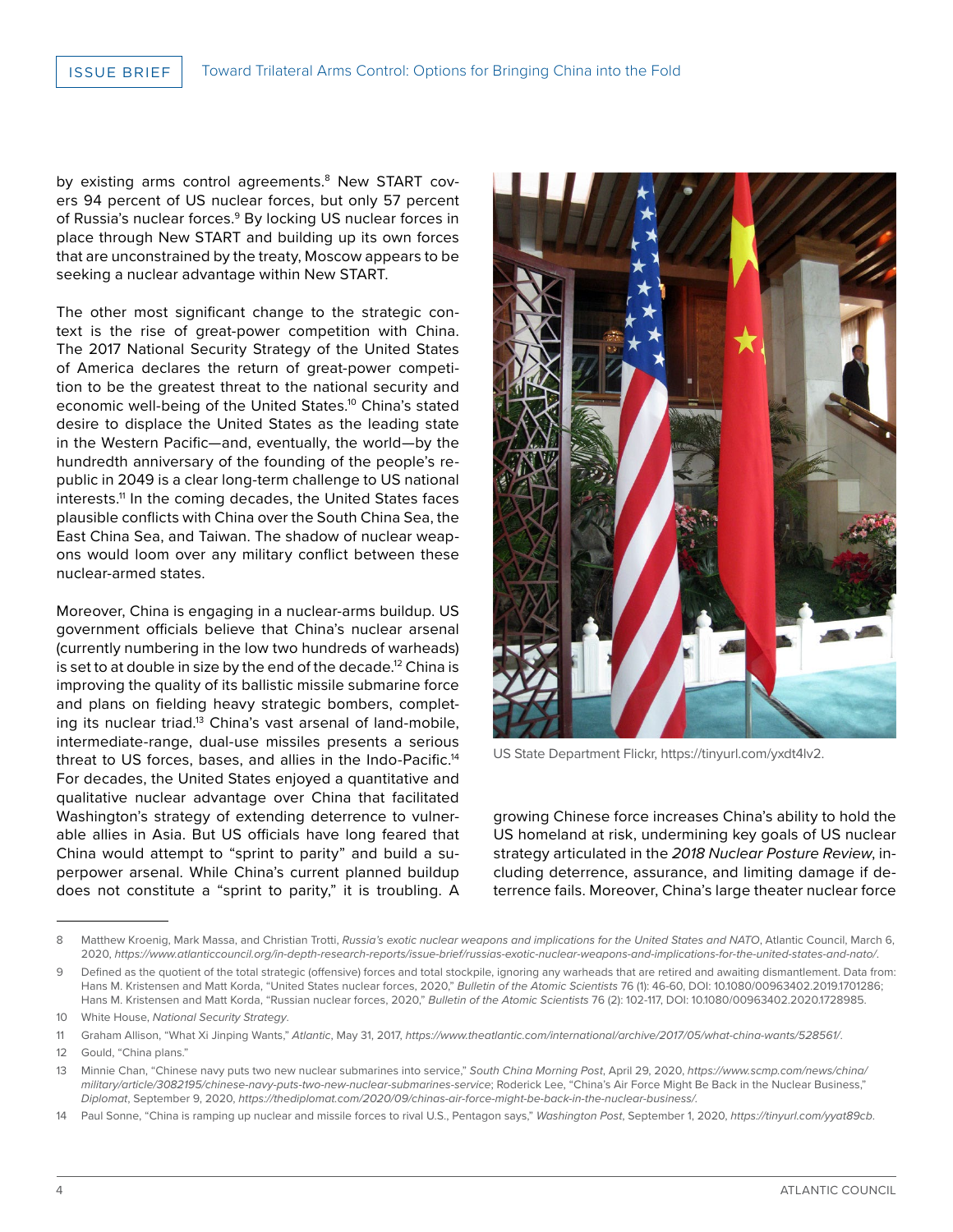threatens Washington's objective, articulated in the *2018 National Defense Strategy*, to maintain a favorable balance of power in the Indo-Pacific.<sup>15</sup>

In the face of a Chinese strategic nuclear buildup and theater nuclear advantages, US nuclear force requirements may need to increase to meet stated strategic objectives. Washington would like to maintain a clear quantitative and qualitative strategic edge over China to preserve nuclear deterrence and to assure vulnerable allies.<sup>16</sup> Indeed, recent social science research demonstrates that nuclear-superior states are less likely to be targeted with military challenges and more likely to achieve their geopolitical goals in highstakes crises.<sup>17</sup> Moreover, a larger Chinese nuclear arsenal would present a greater number of nuclear targets for the United States to cover to limit damage should deterrence fail. Even the likely prospect of a Chinese nuclear buildup requires the United States to ensure the capacity to hedge against an uncertain future.<sup>18</sup> Finally, the United States is already planning to build and deploy intermediate-range missiles in the Indo-Pacific. While current plans call for conventional intermediate-range forces only, those plans could plausibly change in the future as a means of offsetting China's theater nuclear advantage.

The pressures to build up on both sides could lead to a new strategic arms competition between Washington and Beijing. Indeed, US Special Envoy for Arms Control Marshall Billingslea recognized this possibility and stated, "[the United States] know[s] how to win these races and we know how to spend the adversary into oblivion."19 While the United States might prevail in an arms race, doing so may not be desirable. US nuclear modernization costs are already slated to peak in 2022 as part of the "bow wave" of nuclear modernization.<sup>20</sup> And defense budgets are likely to come under pressure as deficit spending from the coronavirus pandemic and other domestic priorities demand additional resources.<sup>21</sup>

To head off such an arms race, the United States should engage China in arms control negotiations. It does not make strategic sense to focus arms control efforts solely on Moscow when the greater long-term challenge arguably comes from Beijing. Moreover, in addition to these strategic concerns, it will become increasingly difficult politically to gain bipartisan consensus for a continuation of US-Russia arms control agreements while China's arsenal grows unconstrained.

The very future of arms control, therefore, may depend on bringing Beijing into the arms control fold. But doing so will be challenging. What would a trilateral nuclear arms control agreement look like? It is to that question that we will turn in the next section.

# **II. Proposals for Trilateral Arms Control with China**

While there has been a great deal of discussion about the difficulties of trilateral arms control, there has been less writing on concrete proposals to advance arms control among the United States, Russia, and China. This section considers possible frameworks, including an unequal treaty, a nuclear freeze, a reductions-for-freeze arrangement, an equal treaty, a fissile material cutoff, and a new intermediate-range treaty.

*Unequal treaty*. From a US perspective, an attractive trilateral arms control treaty would simply codify the existing nuclear balance—one thousand five hundred and fifty accountable warheads possessed by the United States and Russia and a warhead count in the low two hundreds for China. China, however, would almost certainly refuse such a proposal for at least two reasons. First, China is currently engaged in a nuclear buildup that it will be reluctant to reverse. Second, China is hypersensitive about "unequal treaties" reminiscent of its treatment by Western powers

<sup>15</sup> US Department of Defense, *Summary of the 2018 National Defense Strategy of the United States of America: Sharpening the American Military's Competitive Edge*, 2018, *<https://dod.defense.gov/Portals/1/Documents/pubs/2018-National-Defense-Strategy-Summary.pdf>*.

<sup>16</sup> Matthew Kroenig, The Logic of American Nuclear Strategy: Why Strategic Superiority Matters (Oxford: Oxford University Press, 2018).

<sup>17</sup> Erik Gartzke and Matthew Kroenig, "Nukes with Numbers: Empirical Research on the Consequences of Nuclear Weapons for International Conflict," *Annual Review of Political Science* 19 (May 2016): 397-412, *<https://doi-org.proxy.library.georgetown.edu/10.1146/annurev-polisci-110113-122130>*.

<sup>18</sup> For the goals of the US nuclear strategy see: US Department of Defense, *Nuclear Posture Review*.

<sup>19</sup> Reuters staff, "U.S. prepared to spend Russia, China 'into oblivion' to win nuclear arms race: U.S. envoy," May 21, 2020, Reuters, *[https://www.reuters.com/article/](https://www.reuters.com/article/uk-usa-armscontrol/u-s-prepared-to-spend-russia-china-into-oblivion-to-win-nuclear-arms-race-u-s-envoy-idUSKBN22X2LS) [uk-usa-armscontrol/u-s-prepared-to-spend-russia-china-into-oblivion-to-win-nuclear-arms-race-u-s-envoy-idUSKBN22X2LS](https://www.reuters.com/article/uk-usa-armscontrol/u-s-prepared-to-spend-russia-china-into-oblivion-to-win-nuclear-arms-race-u-s-envoy-idUSKBN22X2LS)*.

<sup>20</sup> Jon Harper, "DoD Beginning to Tackle Nuclear 'Bow Wave,'" April 1, 2016, *National Defense Magazine*, *[https://www.nationaldefensemagazine.org/](https://www.nationaldefensemagazine.org/articles/2016/4/1/2016april-dod-beginning-to-tackle-nuclear-bow-wave) [articles/2016/4/1/2016april-dod-beginning-to-tackle-nuclear-bow-wave](https://www.nationaldefensemagazine.org/articles/2016/4/1/2016april-dod-beginning-to-tackle-nuclear-bow-wave)*.

<sup>21</sup> Matt Vallone, "U.S. Defense Spending During and After the Pandemic," July 31, 2020, *War on the Rocks*, https://warontherocks.com/2020/07/u-s-defensespending-during-and-after-the-pandemic/.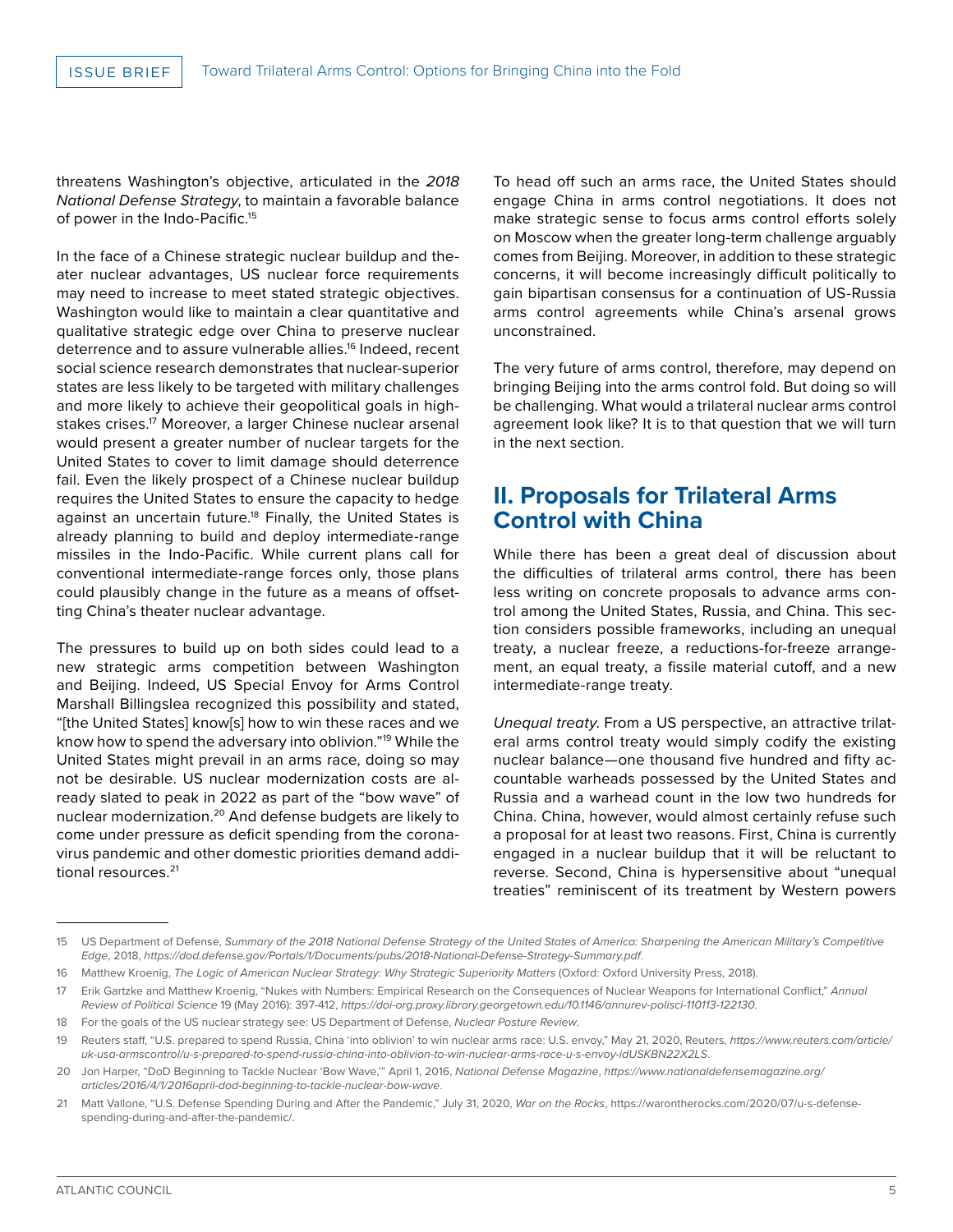during its "Century of Humiliation" in the hundred-year period prior to the founding of the people's republic.

*Nuclear freeze*. A nuclear freeze—an agreement that would lock all participants into their current or lower number of warheads—would have the same practical effect as a treaty with asymmetric limits, since the current arsenal sizes are already unequal. Legally and diplomatically, however, this approach might be less of a slight to China, because the text of the agreement would impose the same limit on all states—freezing at current levels—and not single out China for unequal treatment. The United States is in the midst of modernizing its nuclear forces, a process that Russia has mostly completed. Thus, a freeze would have to be carefully construed to be clear that it covers delivery vehicles and warheads but does not prohibit the United States from continuing its nuclear modernization program. Halting the much-needed modernization of US nuclear forces would not be in Washington's interests.

*US-Russian reductions for a China freeze*. The United States and Russia could commit to nuclear weapon reductions in exchange for a Chinese freeze. To achieve this arms control framework, the United States and Russia would negotiate a follow-on treaty similar to New START with a cap on accountable warheads. Written into the treaty would be the current cap of one thousand five hundred and fifty warheads as well as a lower cap. This lower cap—a number below the current one thousand five hundred and fifty, but appreciably above China's arsenal in the low two hundreds—would become operative only if China agreed to a verifiable freeze of its own nuclear expansion.

*Equal treaty*. An equal treaty would codify the same number of accountable warheads for all three states. This could be the current New START number of one thousand five hundred and fifty accountable warheads. The downside of this option for the United States and Russia is that it would either legitimize a Chinese nuclear buildup or would require the United States and Russia to cut their arsenals to the lower Chinese level. The United States and Russia would be dissatisfied by this treaty as they do not want to legitimize a Chinese nuclear buildup or slash their own arsenals. As discussed above, a much larger Chinese nuclear arsenal could undermine the key goals of the US nuclear strategy, including deterrence, assurance, damage limitation, and hedging against an uncertain future.

*Fissile material cutoff*. A commitment by the United States, China, and, perhaps, Russia to cut off future fissile material production would create a *de facto* trilateral arms control measure in a verifiable manner without getting into thorny issues of warhead numbers. China likely has enough plutonium for four hundred warheads, with an upper bound of eight hundred. A fissile material cutoff would, therefore, allow China to grow its arsenal without reaching parity with the United States or Russia. The United States has already concluded its fissile material production, and, therefore, would not be significantly affected by this measure. Chinese resumption of fissile material production would likely be observable by "national technical means," so verification would not be a major challenge. The United States and Russia might be amenable to this proposal because they observe voluntary moratoria on fissile material production.22 China, by contrast, might be predisposed to rejecting this approach, given that Beijing has been unwilling to sign on to fissile material cutoff treaties in the past.

*Intermediate-range treaty*. An intermediate-range treaty would cap the number of nuclear-capable missiles with a range (500-5,500 km) covered by the now-defunct INF Treaty. It is difficult to see a path forward for this treaty. Russia likely cheated on the INF Treaty in part so that it could target China with intermediate-range missiles. China's vast intermediate-range arsenal, which contains many dual-capable missiles, is an important part of its deterrent against Russia, India, the United States, and US allies. Even the United States has expressed an interest in deploying conventional intermediate-range missiles to the Indo-Pacific. All three powers seem to want more, rather than fewer, intermediate-range missiles, so controlling these weapons seems an unlikely path to trilateral arms control. One possibility, however, might be to place a negotiated cap on the number of intermediate-range missiles that the three powers could deploy. For example, the three states could agree not to deploy more than several hundred of these missiles. There might also be a regional component to the agreement. Russia and the United States might agree to deploy these weapons in the Indo-Pacific while keeping them out of the European theater. Striking this type of agreement will also be difficult, however, as China already has hundreds of missiles in this category and may be reluctant to cut its arsenal or legitimize a Russian or US buildup of these weapons.<sup>23</sup>

<sup>22</sup> For details of this proposal, see: James M. Acton, Thomas D. MacDonald, and Pranay Vaddi, *Revamping Nuclear Arms Control: Five Near-Term Proposals*, Carnegie Endowment for International Peace, forthcoming.

<sup>23</sup> International Institute of Strategic Studies, *The Military Balance 2020*, 2020, 259.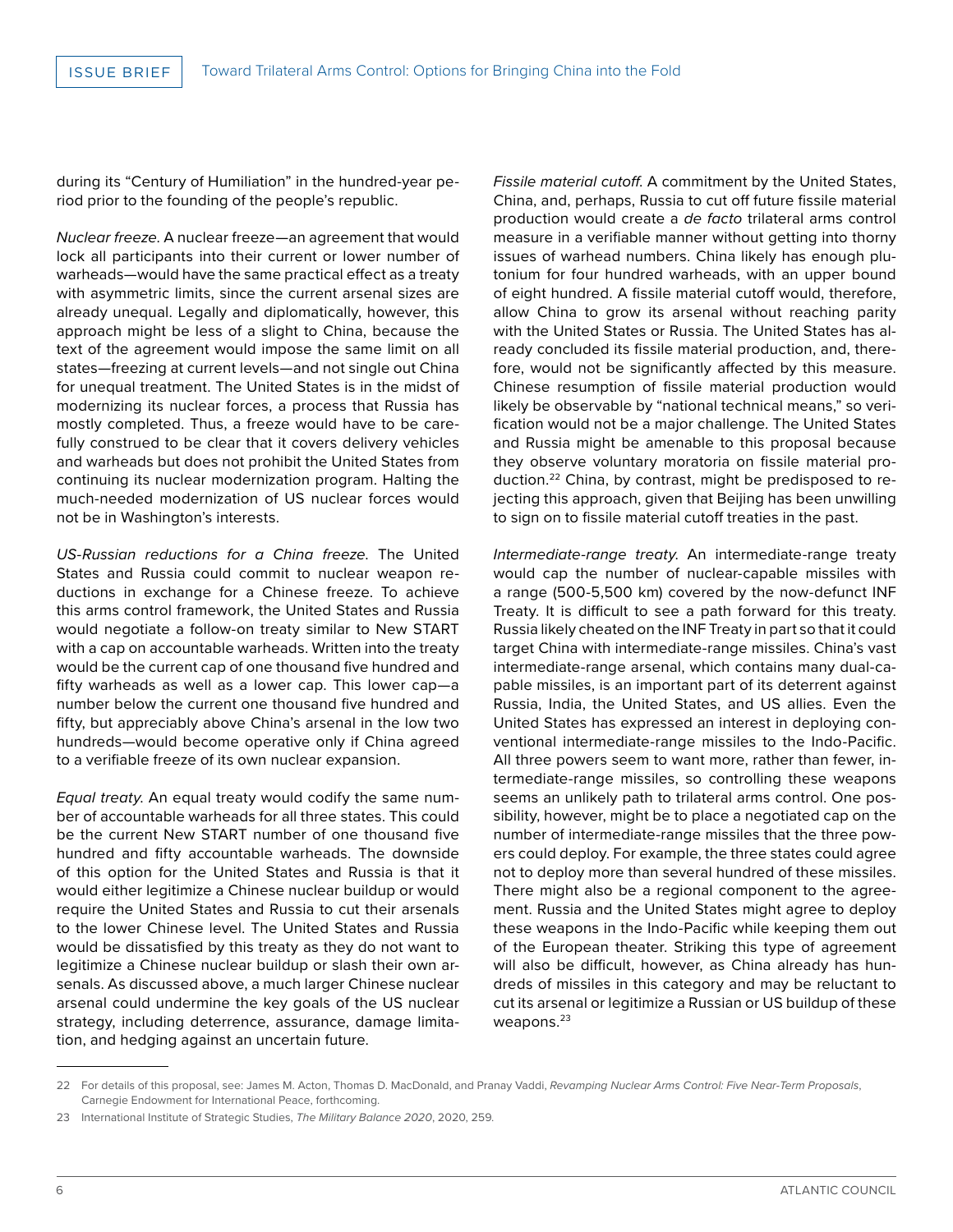# **III. Incentives for China to Enter into Arms Control Discussions**

It is likely that any of the above frameworks alone would be unacceptable to at least one of the states in question. While running a nuclear arms race is undesirable for all three states, the United States, Russia, and China would prefer nuclear buildups to signing an agreement that compromises core national interests. As a result, negotiators must consider a host of incentives, side deals, and compromises which could incentivize states to join arms control negotiations. Because China has been the most reluctant to join nuclear arms control negotiations, this section considers incentives for China to join such discussions.

*Limits on US and Russian Intermediate-Range Missiles*. China might be incentivized to join arms control discussions out of a fear of Russia and the United States fielding intermediate-range missiles on its borders. In the wake of the INF Treaty's demise, both the United States and Russia are slated to expand their intermediate-range arsenals in the Indo-Pacific. Russia's intermediate missiles, capable of both conventional and nuclear payloads, pose a current threat to China. Washington could, therefore, pursue a dual-track approach of developing and deploying intermediate-range missiles in the Indo-Pacific even as it engages with Beijing on possible measures to limit these weapons systems.

*Limits on US and Russian Nonnuclear Strategic Systems*. China might be motivated to join arms control agreements if they held out the promise of limiting US and Russian nonnuclear strategic systems that pose a threat to China. China is paranoid that US nonstrategic systems, including precision-guided conventional munitions and missile defenses, could pose a serious threat to China's deterrent. China, therefore, may be interested in negotiations that include limits on US missile defenses or conventional strike capabilities. One option for including missile defense limits in an arms control treaty, for example, would be to count kinetic missile defense interceptors as a fraction of an offensive vehicle when establishing weapons ceilings. For instance, for every four ground-based interceptors deployed by the United States, China could be allowed one additional offensive missile.<sup>24</sup>

*Acknowledgement of Mutual Vulnerability*. If the United States were to acknowledge mutual vulnerability with China, that might create a positive environment for arms control negotiations. China has long sought an acknowledgement from Washington that the two states exist in a situation of mutual nuclear vulnerability, but, so far, the United States has been unwilling to make such a statement. Such a pledge could be made more credible by changes to US capabilities, such as limits on the accuracy of US nuclear weapons or promises to refrain from anti-submarine warfare against China's nuclear-armed submarines.

*Perception as a Great Power*. China might be incentivized to participate in these negotiations because it sees itself as a great power; negotiating strategic arms control with the United States and Russia would demonstrate that China has arrived as one of the world's leading powers. Entering into such a treaty could be a diplomatic coup for the Chinese. Russia sees nuclear arms control as one of its last domains of superpower equality with the United States that excludes China; as such, prestige motivations might discourage Russia from engaging with China in this effort.

*Avoiding an Arms Race*. China might negotiate an arms control deal—even on unfavorable terms—if it believes that the alternative would be to lose a strategic arms race with the United States. The United States arguably won the Cold War, in part, by outcompeting the Soviet Union in the development of strategic weapons. China, understanding this, might be reluctant to enter such a competition and might prefer negotiated limits.

# **IV. Immediate Next Steps**

China may decide not to join a nuclear arms control framework, trilateral or otherwise, in the short or even medium term. This section, therefore, articulates some feasible short-term steps to enhance the prospects for a future trilateral accord.

◆ The United States and Russia could continue bilateral arms control, while stating a clear intention to bring China into future negotiations. Chinese diplomats could be invited to observe as many of the negotiating sessions as practical.

<sup>24</sup> Tong Zhao, *Narrowing the U.S.-China Gap on Missile Defense: How to Help Forestall a Nuclear Arms Race*, Carnegie Endowment for International Peace, 2020, *https://carnegieendowment.org/files/Zhao\_USChina\_MissileDefense.pdf*.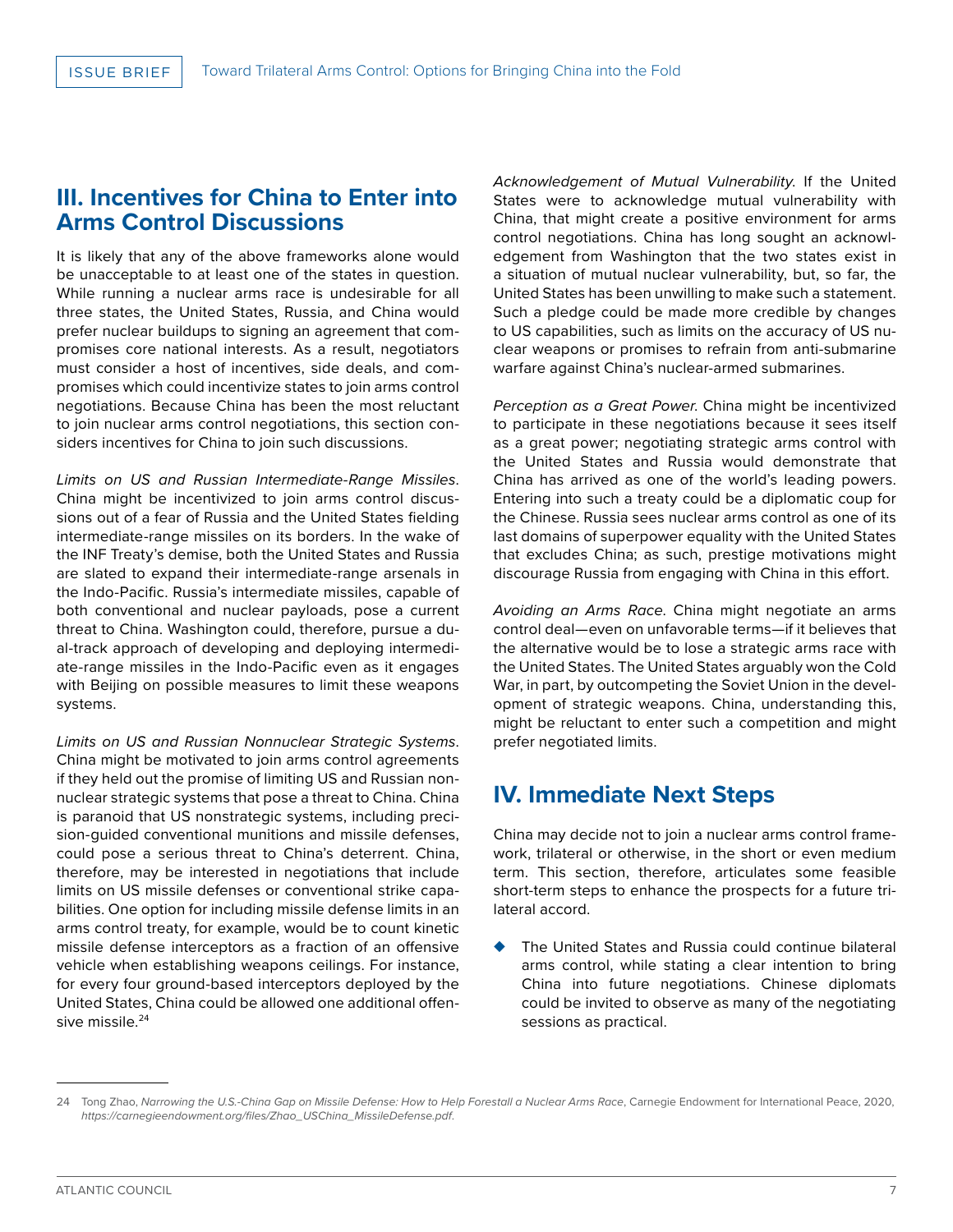- China might be willing to participate in US-Russian verification visits to nuclear sites. These exchanges would enable the Chinese technical community to become familiar with and gain confidence in verification techniques.
- Trilateral dialogues on strategic stability, including on the impact of emerging technologies (e.g., cyber, counter-space, hypersonic missiles), would be useful. There exists no mutual agreement among the three states about what exactly constitutes strategic stability, or about the possible effects of new technology. These dialogues could take place at the official level or on Track 1.5 or 2.
- Many US allies and partners are deeply concerned about the future of nuclear arms control. These countries should make it a priority in their bilateral relationship with Beijing to urge China to join nuclear arms control efforts.
- There may be other confidence-building measures that can be undertaken on a trilateral basis, including a treaty or political agreement to notify the other parties of ballistic missile launches. Another such commitment could be pledging not to conduct cyberattacks on nuclear command and control. Yet another measure could be an agreement to refrain from interference with nuclear launch-detection satellites, including through rendezvous and proximity operations.
- Finally, while the United States should pursue trilateral arms control negotiations, as long as nuclear weapons exist, it must maintain effective deterrent. To do so, the United States should continue to modernize its nuclear triad, including the Ground Based Strategic Deterrent, B-21 bomber, Long Range Standoff Missile, and *Columbia*-class ballistic missile submarine. In fact, the planned nuclear modernization will allow the United States to negotiate arms control from a position of strength.

# **V. Conclusion**

Nuclear arms control between the United States and the Soviet Union (later Russia) was one of the greatest diplomatic accomplishments of the Cold War and its immediate aftermath. Yet the international security situation, which enabled such successful negotiations, has drastically changed in the past decade. The vast arsenal of nonstrategic nuclear weapons fielded by Russia, as well as its development of novel, exotic nuclear weapons, threaten the US-Russia nuclear balance. As great-power competition heats up, the United States faces plausible conflicts with China that would test the US nuclear deterrent. As China's own nuclear arsenal is slated to double within the decade, failure to include China could spell the end of nuclear arms control and even touch off a three-way nuclear arms race.

To help US negotiators avoid this possibility, the authors of this issue brief and a workshop of experts in nuclear weapons technology and strategy proposed a set of frameworks, incentives, and short-term steps. No one trilateral framework on its own is likely to be simultaneously acceptable to the United States, Russia, and China. Instead, negotiators will need to judiciously build on a framework with side deals and incentives to bridge conflicting interests. Given the downside risks of the alternative, US, Russian, and Chinese diplomats must immediately begin serious negotiations to preserve arms control and to take some of the short-term steps identified in this paper.

# **Biographies**

**Dr. Matthew Kroenig** is the deputy director of the Scowcroft Center for Strategy and Security at the Atlantic Council. He has worked on nuclear weapons issues in the US Department of Defense and the intelligence community and is the author of *The Logic of American Nuclear Strategy*.

**Mark J. Massa** is an assistant director of the *Forward*  Defense practice of the Scowcroft Center for Strategy and Security at the Atlantic Council.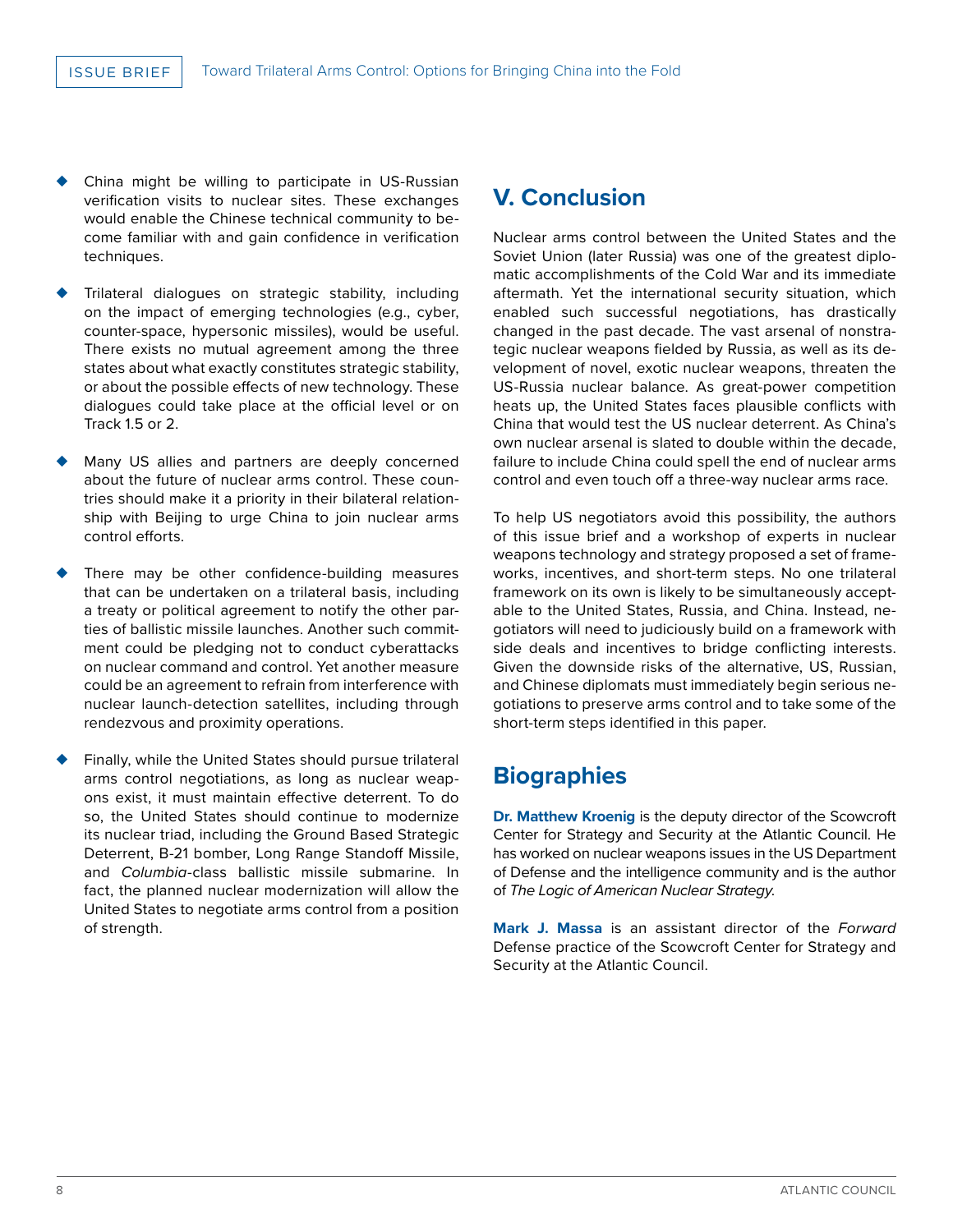# **Appendix A**

This report was informed by a conversation hosted by the Atlantic Council's Scowcroft Center for Strategy and Security and Los Alamos National Laboratory. The Scowcroft Center convened two workshops with leading experts on nuclear technology and policy, arms control, and China; a list of the individuals who participated in one or both of these workshops follows. The conclusions and analysis are the authors' alone, and do not necessarily represent the opinions of the participants. Additionally, participants contributed in their individual, not institutional, capacities. This report does not necessarily represent the views of the Department of Defense or any other agency of the US government.

## **Dr. James Acton**

*Jessica T. Mathews Chair and Co-Director, Nuclear Policy Program* Carnegie Endowment for International Peace

**Dr. Hans Binnendijk** *Distinguished Fellow, Transatlantic Security Initiative, Scowcroft Center for Strategy and Security* Atlantic Council

**Amb. Richard Burt\*\*** *Managing Director* McLarty Associates

**Mr. Elbridge Colby** *Principal and Co-Founder* The Marathon Initiative

# **LtCol Matthew Crouch, USMC**

*Senior US Marine Corps Fellow, Scowcroft Center for Strategy and Security* Atlantic Council

**Dr. Heather Dion** *Group Leader* Los Alamos National Laboratory

**Mr. Robert Einhorn** *Senior Fellow, Arms Control and Non-Proliferation Initiative* The Brookings Institution

## **CDR Ronald C. Fairbanks, USN** *Senior US Navy Fellow, Scowcroft Center for Strategy and Security* Atlantic Council

Atlantic Council Individual Member

Atlantic Council Board Director \*\*\* Atlantic Council Corporate Member

## **Ms. Patty-Jane Geller**

*Policy Analyst, Nuclear Deterrence and Missile Defense, Davis Institute for National Security and Foreign Policy* The Heritage Foundation

## **Dr. Tamra Heberling**

*Theoretical Design Scientist* Los Alamos National Laboratory

## **Ms. Rebecca Hersman**

*Director, Project on Nuclear Issues* Center for Strategic and International Studies

## **Dr. Matthew Kroenig**

*Deputy Director, Scowcroft Center for Strategy and Security* Atlantic Council

# **Mr. Jan M. Lodal\*\***

*Distinguished Fellow, Scowcroft Center for Strategy and Security* Atlantic Council

## **Mr. Robert Manning**

*Senior Fellow, Foresight, Strategy, and Risks Initiative, Scowcroft Center for Strategy and Security* Atlantic Council

# **Mr. Mark J. Massa**

*Assistant Director, Forward Defense, Scowcroft Center for Strategy and Security* Atlantic Council

## **Lt Col Christopher Mulder, USAF**

*Senior US Air Force Fellow, Scowcroft Center for Strategy and Security* Atlantic Council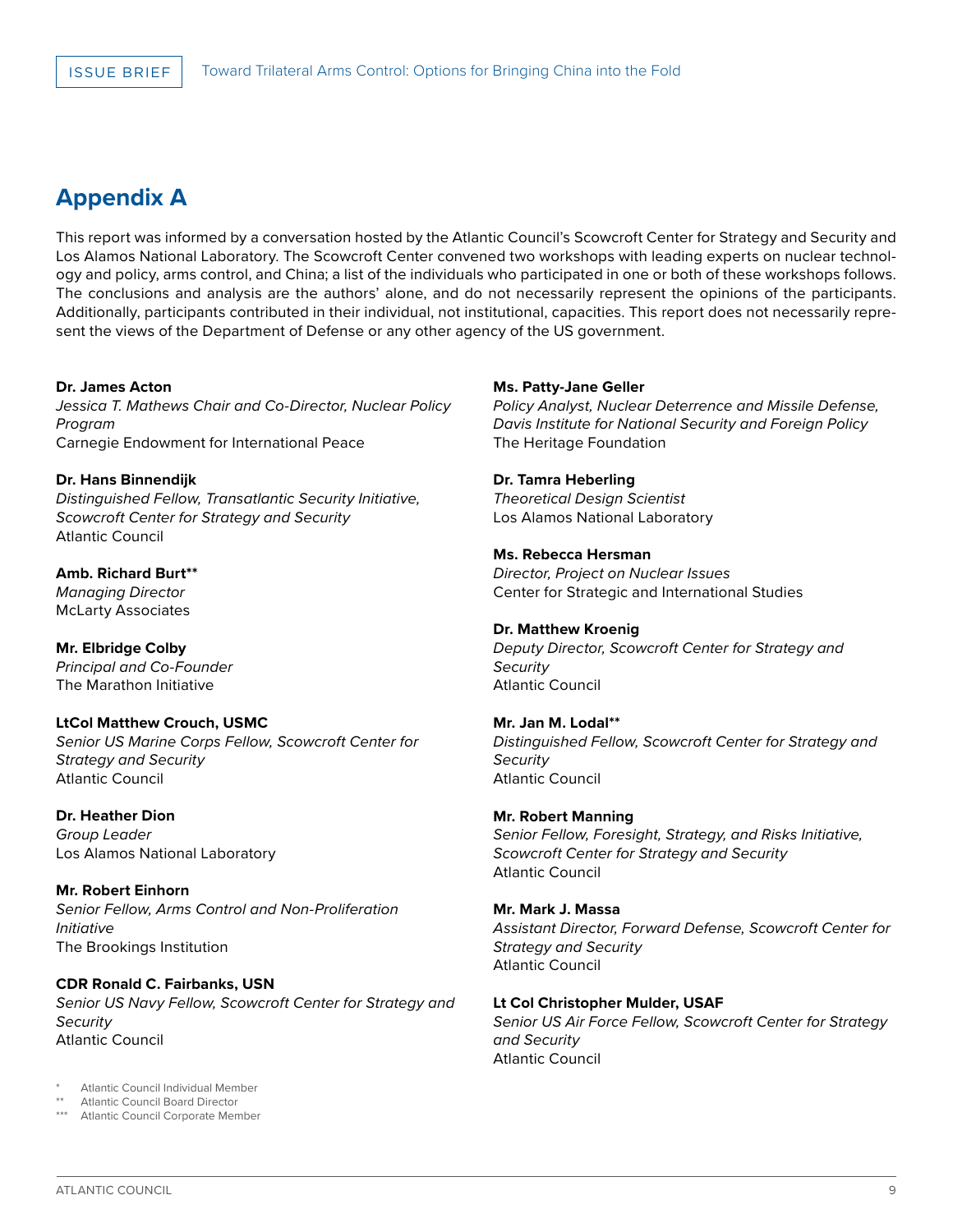**Mr. Barry Pavel** *Senior Vice President and Director, Scowcroft Center for Strategy and Security* Atlantic Council

**Amb. Steven Pifer** *William Perry Research Fellow, Center for International Security and Cooperation* Stanford University

**Dr. Joseph Pilat** *Senior Advisor, Office of National Security and International Studies* Los Alamos National Laboratory

**Mr. Kingston Reif** *Director for Disarmament and Threat Reduction Policy* Arms Control Association

**Dr. Nina D. Rosenberg** *Program Director, Nuclear Nonproliferation and Security* Los Alamos National Laboratory

**Dr. John Scott** *Director, Office of National Security and International Studies* Los Alamos National Laboratory

**Dr. Kimberly Scott** *Program Director* Los Alamos National Laboratory **Mr. Walter Slocombe\*\*** *Secretary of the Board* Atlantic Council

**Dr. Joseph Smidt** *B61 Physics Point of Contact & Deputy Group Leader, XTD-IDA*  Los Alamos National Laboratory

**Dr. Morag K. Smith** *Group Leader, International Threat Reduction* Los Alamos National Laboratory

**Dr. Robert Soofer**

# **Ms. Clementine Starling**

*Deputy Director, Forward Defense & Resident Fellow, Transatlantic Security Initiative, Scowcroft Center for Strategy and Security* Atlantic Council

# **Mr. Christian Trotti**

*Assistant Director, Forward Defense, Scowcroft Center for Strategy and Security* Atlantic Council

## **Amb. Alexander Vershbow**

*Distinguished Fellow, Transatlantic Security Initiative, Scowcroft Center for Strategy and Security* Atlantic Council

- Atlantic Council Individual Member
- Atlantic Council Board Director
- \*\*\* Atlantic Council Corporate Member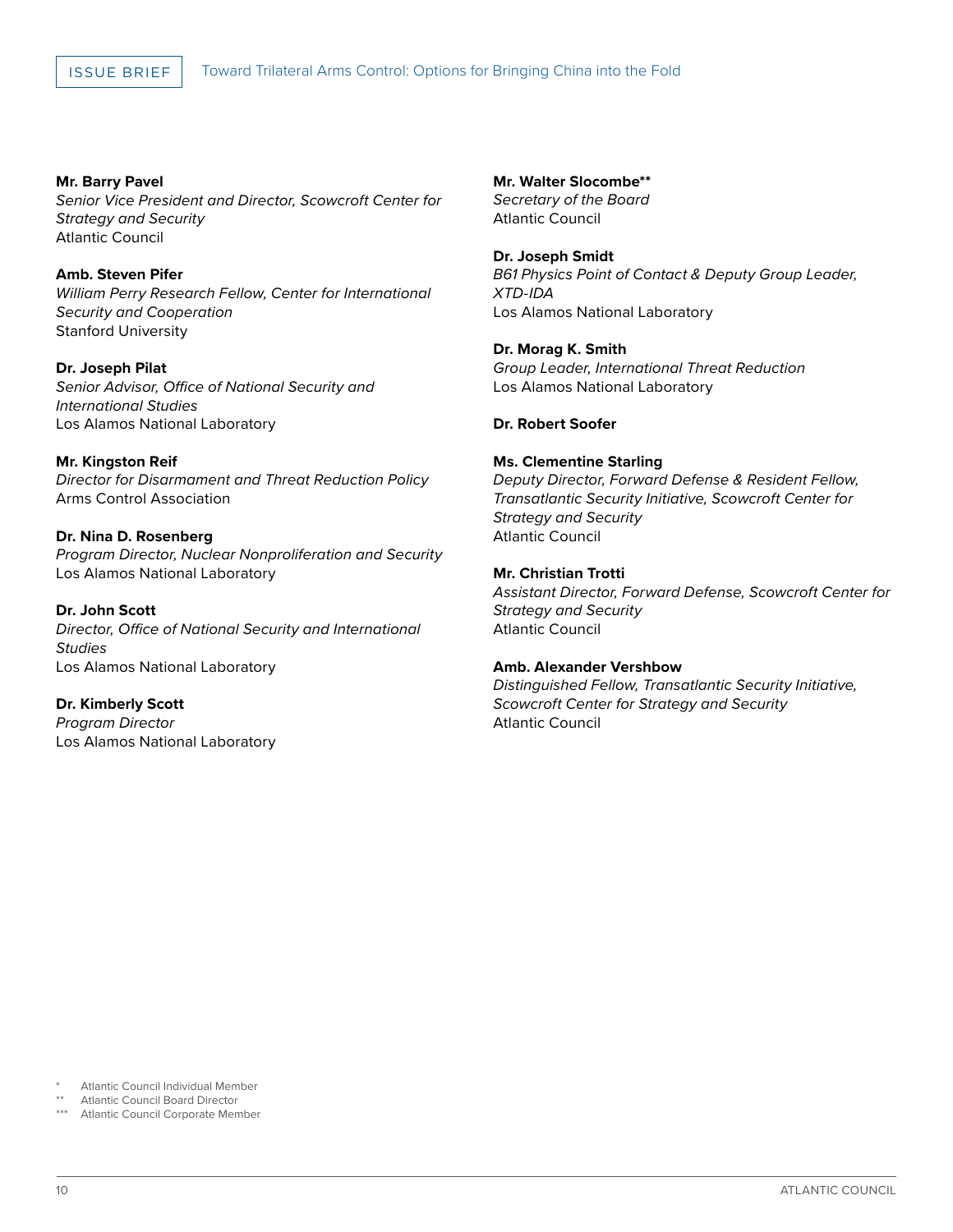

## **CHAIRMAN**

\*John F.W. Rogers

## **EXECUTIVE CHAIRMAN EMERITUS**

\*James L. Jones

#### **PRESIDENT AND CEO**

\*Frederick Kempe

# **EXECUTIVE VICE CHAIRS**

\*Adrienne Arsht \*Stephen J. Hadley

#### **VICE CHAIRS**

\*Robert J. Abernethy \*Richard W. Edelman \*C. Boyden Gray \*Alexander V. Mirtchev \*John J. Studzinski

## **TREASURER**

\*George Lund

#### **DIRECTORS**

Stéphane Abrial Todd Achilles \*Peter Ackerman Timothy D. Adams \*Michael Andersson David D. Aufhauser Colleen Bell \*Rafic A. Bizri \*Linden P. Blue Philip M. Breedlove Myron Brilliant \*Esther Brimmer R. Nicholas Burns \*Richard R. Burt Michael Calvey Teresa Carlson James E. Cartwright John E. Chapoton Ahmed Charai Melanie Chen Michael Chertoff \*George Chopivsky Wesley K. Clark \*Helima Croft Ralph D. Crosby, Jr. \*Ankit N. Desai Dario Deste \*Paula J. Dobriansky Joseph F. Dunford, Jr. Thomas J. Egan, Jr.

Stuart E. Eizenstat Thomas R. Eldridge \*Alan H. Fleischmann Jendayi E. Frazer Courtney Geduldig Thomas H. Glocer John B. Goodman \*Sherri W. Goodman Murathan Günal Amir A. Handjani Katie Harbath Frank Haun Michael V. Hayden Amos Hochstein \*Karl V. Hopkins Andrew Hove Mary L. Howell Ian Ihnatowycz Wolfgang F. Ischinger Deborah Lee James Joia M. Johnson \*Maria Pica Karp Andre Kelleners Astri Kimball Van Dyke Henry A. Kissinger \*C. Jeffrey Knittel Franklin D. Kramer Laura Lane Jan M. Lodal Douglas Lute Jane Holl Lute William J. Lynn Mark Machin Mian M. Mansha Marco Margheri Chris Marlin William Marron Neil Masterson Gerardo Mato Timothy McBride Erin McGrain John M. McHugh H.R. McMaster Eric D.K. Melby \*Judith A. Miller Dariusz Mioduski \*Michael J. Morell \*Richard Morningstar Virginia A. Mulberger Mary Claire Murphy Edward J. Newberry Thomas R. Nides Franco Nuschese

Joseph S. Nye Ahmet M. Ören Sally A. Painter Ana I. Palacio \*Kostas Pantazopoulos Alan Pellegrini David H. Petraeus W. DeVier Pierson Lisa Pollina Daniel B. Poneman \*Dina H. Powell McCormick Robert Rangel Thomas J. Ridge Lawrence Di Rita Michael J. Rogers Charles O. Rossotti Harry Sachinis C. Michael Scaparrotti Rajiv Shah Wendy Sherman Kris Singh Walter Slocombe Christopher Smith James G. Stavridis Michael S. Steele Richard J.A. Steele Mary Streett \*Frances M. Townsend Clyde C. Tuggle Melanne Verveer Charles F. Wald Michael F. Walsh Gine Wang-Reese Ronald Weiser Olin Wethington Maciej Witucki Neal S. Wolin \*Jenny Wood Guang Yang Mary C. Yates Dov S. Zakheim

# **HONORARY DIRECTORS**

James A. Baker, III Ashton B. Carter Robert M. Gates James N. Mattis Michael G. Mullen Leon E. Panetta William J. Perry Colin L. Powell Condoleezza Rice George P. Shultz

# **Board of Directors**

Horst Teltschik John W. Warner William H. Webster

#### *\*Executive Committee Members*

*List as of January 27, 2021*